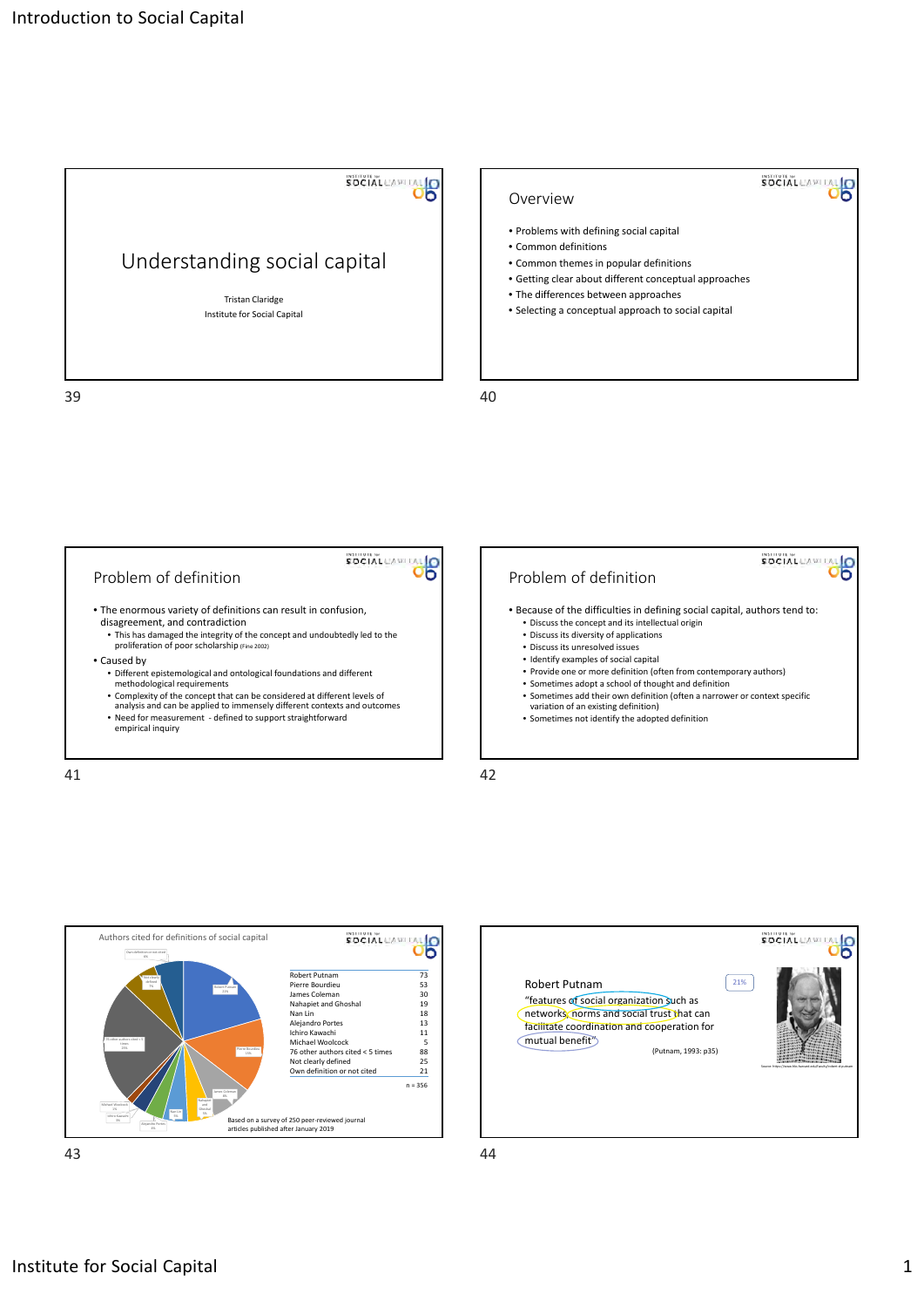

Source: https://en.wikipedia.org/wiki/James\_Samuel\_Coleman

SOCIAL CAPITAL



SOCIAL CAPITAL O  $\frac{1}{5}$ Francis Fukuyama "an instantiated informal norm that promotes cooperation between two or more individuals" (Fukuyama, 1999, p.1) World Bank  $1%$ "the institutions, relationships, and norms that shape<br>the quality and quantity of a society's social interactions"  $\mathbb{Q}$ THE WORLD BANK (World Bank, 1999)



| Other definitions                                                                                                                                                                                                              | *The Google Scholar citations is the "cited by" number on Google Scholar as of 14 January 2020 |
|--------------------------------------------------------------------------------------------------------------------------------------------------------------------------------------------------------------------------------|------------------------------------------------------------------------------------------------|
| Definition                                                                                                                                                                                                                     |                                                                                                |
| "the institutions, relationships, attitudes and values governing interactions amongst people" (Iver, Kitson, & Toh, 2005 p.1016)                                                                                               |                                                                                                |
| "the networks, norms, relationships, values and informal sanctions that shape the quantity and co-operative quality of a<br>society's social interactions" (Aldridge, Halpern, & Fitzpatrick, 2002 p.5)                        |                                                                                                |
| "potential willingness of citizens to cooperate with each other and to engage in civic endeavors collectively" (Stolle, 2003 p.19)                                                                                             |                                                                                                |
| "understood broadly as those structural, relational and cognitive features of social interaction that facilitate coordinated<br>action and collective learning" (Staber, 2007 p.505)                                           |                                                                                                |
| "the many resources derived from the social interaction between individuals and groups" (Reves, Giovannoni, & Thomson, 2018 p.<br>e01169)                                                                                      |                                                                                                |
| "accumulation of various types of social, psychological, cultural, cognitive, institutional, and related assets that increase the<br>amount (or probability) of mutually beneficial cooperative behavior" (Uphoff, 1999 p.216) |                                                                                                |
| "the application or exercise of social norms of reciprocity, trust and exchange for political or economic purposes" (Cooke,<br>Clifton, & Oleaga, 2005 p.1066)                                                                 |                                                                                                |
| "the values and beliefs that citizens share in their everyday dealings and which give meaning and provide design for all sorts<br>of rules" (Maskell, 2000 p.111)                                                              |                                                                                                |
| "the shared knowledge, understandings, norms, rules, and expectations about patterns of interactions that groups of<br>individuals bring to a recurrent activity" (Ostrom 2000 p.176)                                          |                                                                                                |

James Coleman "…defined by its function. It is not a single entity 8%

but a variety of different entities, with two elements in common: they all consist of some aspect of social structures, and they facilitate certain actions of actors ... within the structure."<br>Coleman, 1988: pS98)

45 46



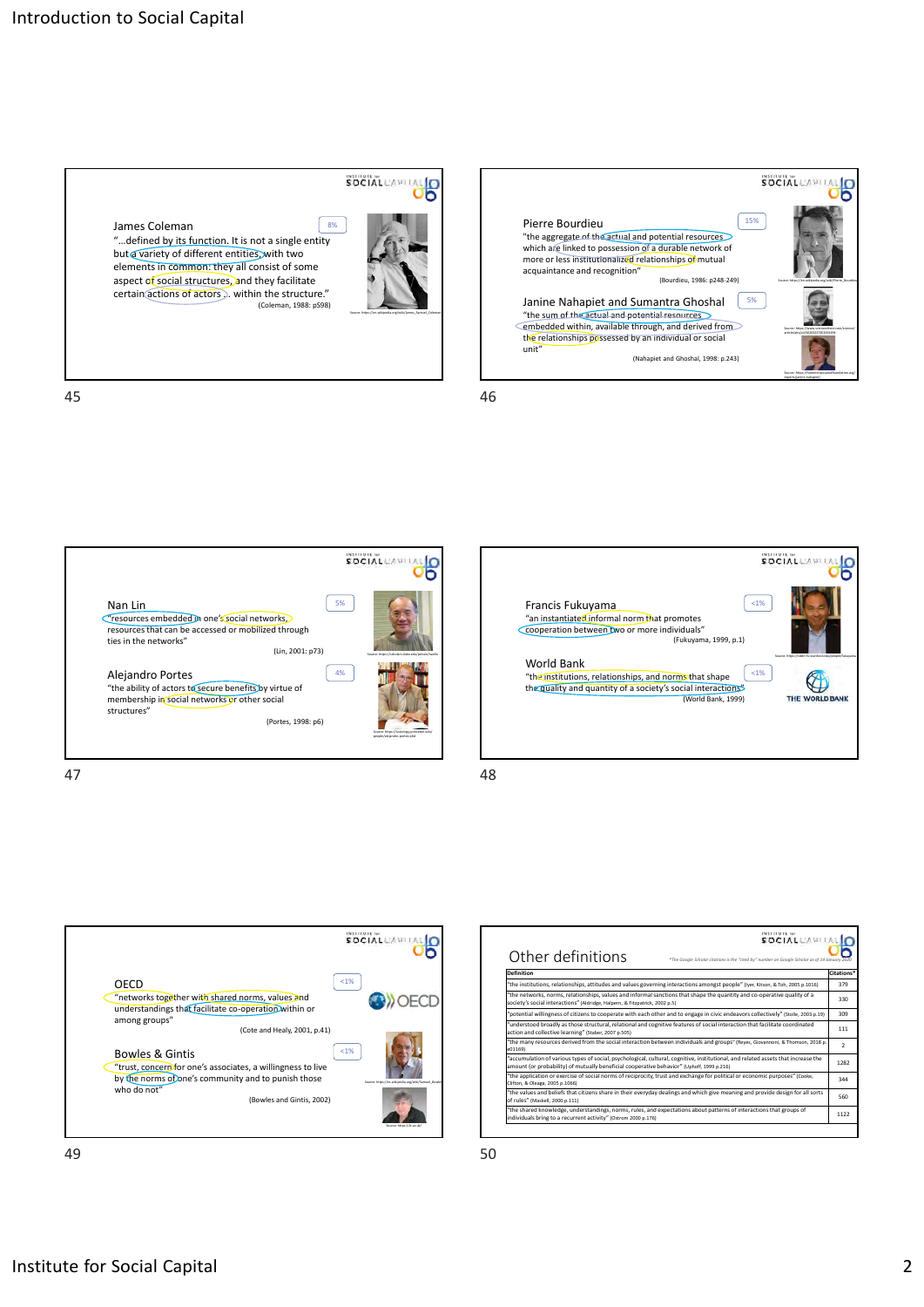









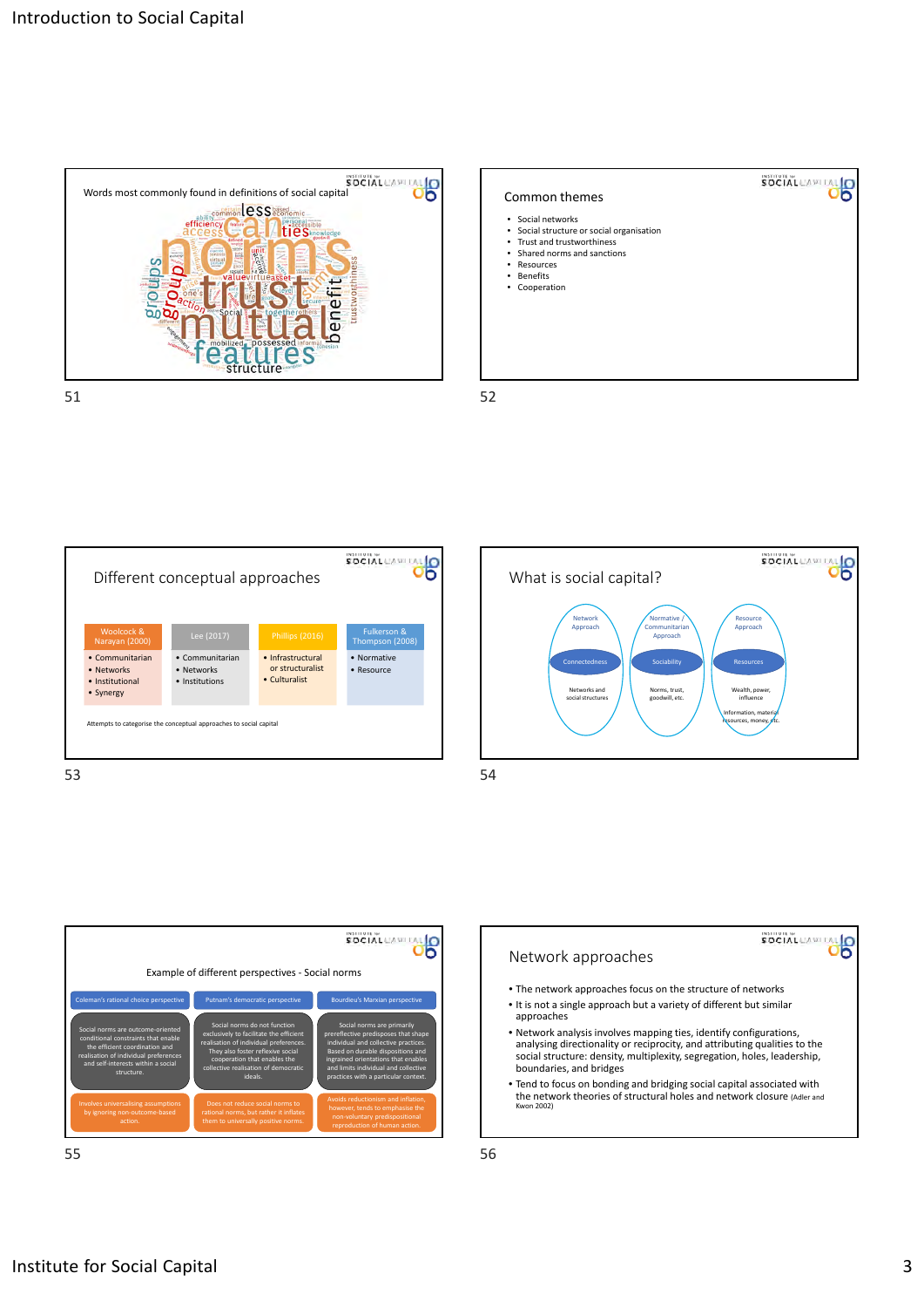

## Resource approach

- The resource approach to social capital was essentially a rebranding of Social Resource Theory
- Nan Lin defined social resources as "the wealth, status, power, as well as the social ties, of those persons who are directly or indirectly linked to the individual" (Lin et al. 1981)
- However, other scholars have added other types of resources such as information, trust, and support (Shin 2021)



- Substantiated by a rich set of sociological theories that embrace the complexity of the social environment rather than seeking simplification and reductionism
- Incompatible with the wide‐ranging and superficial postures currently attached to mainstream approaches to social capital

 $57$ 



| What are the core elements?                                                                                                                                                                                                                                                                   |
|-----------------------------------------------------------------------------------------------------------------------------------------------------------------------------------------------------------------------------------------------------------------------------------------------|
| "Trust, concern for one's associates, a willingness to live by the norms of one's community<br>and to punish those who do not" (Bowles & Gintis, 2002)                                                                                                                                        |
| "The values and beliefs that citizens share in their everyday dealings and which give meaning<br>and provide design for all sorts of rules" (Maskell, 2000)                                                                                                                                   |
| "The web of social relationships that influences individual behaviour and thereby affects<br>economic growth" (Pennar, 1997)                                                                                                                                                                  |
| "Social capital is defined by its function. It is not a single entity, but a variety of different entities<br>having two characteristics in common: they all consist of social structure, and they facilitate<br>certain actions of individuals who are within the structure" (Coleman, 1990) |
| "Social capital can be defined simply as the existence of a certain set of informal<br>values or norms shared among members of a group that permit cooperation<br>among them" (Fukuyama, 1995)                                                                                                |
|                                                                                                                                                                                                                                                                                               |

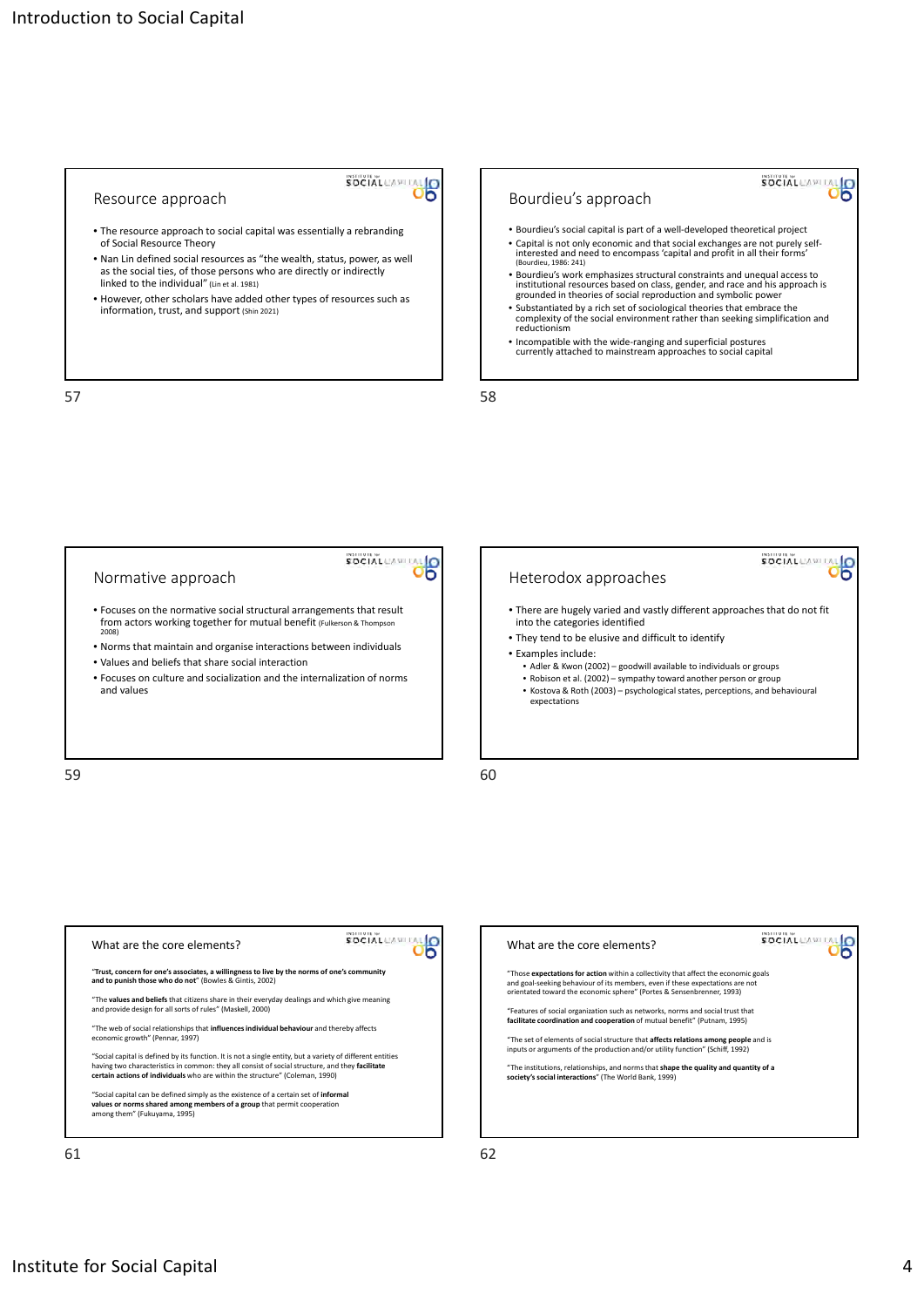







| Causal relationship/s                                                                                                                                                            | INSTITUTE for<br><b>SOCIAL</b> <sub>(A)</sub> |
|----------------------------------------------------------------------------------------------------------------------------------------------------------------------------------|-----------------------------------------------|
|                                                                                                                                                                                  |                                               |
| Social relationships are important and beneficial                                                                                                                                |                                               |
| Social relationships have the potential/ability/capacity/power to create certain outcomes                                                                                        |                                               |
| Causal relationship<br>Social relationships                                                                                                                                      | Certain outcomes, eg cooperation              |
| Why?                                                                                                                                                                             |                                               |
| One explanation:<br>It is rational since it generally advances self-interest. Evidence from game theory supports this.                                                           |                                               |
| However, there are other explanations - e.g. norms, belonging, social identity, solidarity, morality, habituation, etc.                                                          |                                               |
| If we want social capital to correct for the shortcomings of economic theorising and<br>"undersocialised" approaches we need to consider other action-theoretical<br>foundations |                                               |